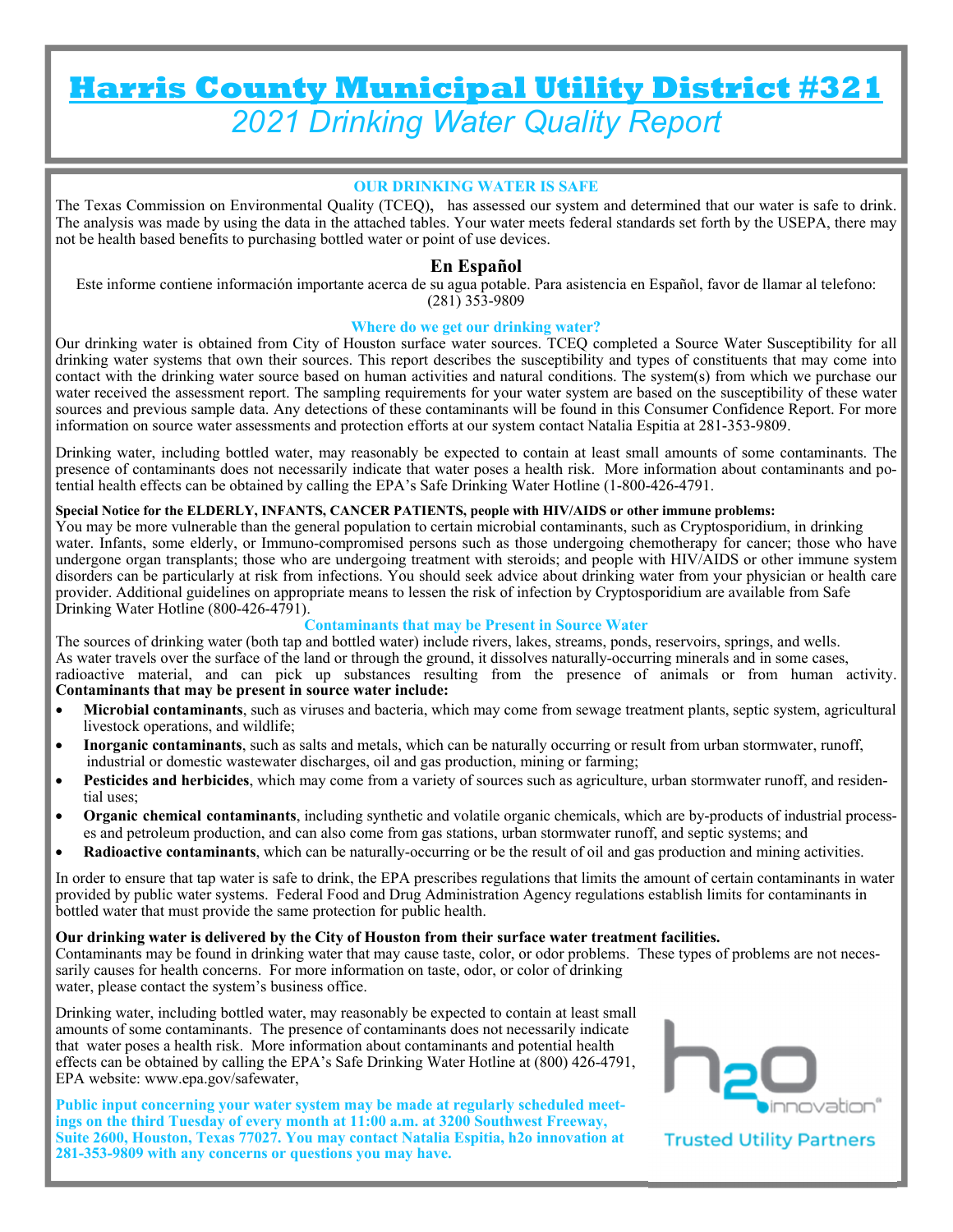#### **About the Following Table**

The following table contains all of the chemical constituents which have been found in your drinking water. USEPA requires water systems to test up to 97 constituents. The constituents detected in your water are listed in the attached table.

#### **DEFINITIONS**

**Maximum Contaminant Level (MCL)** - The highest level of a contaminant in drinking water. MCL's are set as close to the MCLG's as feasible using the best available treatment technology.

**Maximum Contaminant Level Goal (MCLG)** - The level of a contaminant in drinking water below which there is not known or expected health risk. MCLG's allow for a margin of safety.

**Maximum residual disinfectant level (MRDL) -** The highest level of a disinfectant allowed in drinking water. There is convincing evidence that addition of a disinfectant is necessary for control of microbial contaminants.

**Maximum residual disinfectant level goal (MRDLG) -** The level of a drinking water disinfectant below which there is no known or expected risk to health. MRDLGs do not reflect the benefits of the use of disinfectants to control microbial contaminants.

**Treatment Technique** – A required process intended to reduce the level of a contaminant in drinking water.

**Action Level** – The concentration of a contaminant which, if exceeded, triggers treatment or other requirements which a water system must follow.

**ppm** = parts per million, one part per million corresponds to one minute in two years or a single penny in \$10,000

**ppb** = parts per billion, one part per billion corresponds to one minute in 2,000 years or a single penny in \$10,000,000 **picid/l** = pico curies per liter: Measure of particle activity adjusted for laboratory background.

### **Harris County Municipal Utility District 321 TX1012913 2021 Drinking Water Quality Report:**

#### **Inorganic Contaminants**

| Year | Constituent | <b>Highest</b><br><b>Detected Level at</b><br><b>Any Sampling</b><br>Point | Range of<br><b>Detected</b><br>Levels | MCL | <b>MCLG</b> | <b>Units of</b><br><b>Measure</b> | <b>Source of Constituent</b> |
|------|-------------|----------------------------------------------------------------------------|---------------------------------------|-----|-------------|-----------------------------------|------------------------------|
| 2021 | Nitrate     | 0.12                                                                       | $0.12 - 0.12$                         | 10  | 10          | ppm                               | Runoff from fertilizer use.  |

|      | <b>Organic Contaminants</b>            |                                                                     |                                       |            |             |                                   |                                               |  |  |  |
|------|----------------------------------------|---------------------------------------------------------------------|---------------------------------------|------------|-------------|-----------------------------------|-----------------------------------------------|--|--|--|
| Year | <b>Constituent</b>                     | <b>Highest</b><br><b>Detected Level</b><br>at Any Sampling<br>Point | Range of<br><b>Detected</b><br>Levels | <b>MCL</b> | <b>MCLG</b> | <b>Units of</b><br><b>Measure</b> | <b>Source of Constituent</b>                  |  |  |  |
| 2021 | Haloacetic Acids<br>(HAA5)             | 1.8                                                                 | $1.8 - 1.8$                           | 60         | n/a         | ppb                               | By-product of drinking water<br>disinfection. |  |  |  |
| 2019 | <b>Total Trihalomethanes</b><br>(TTHM) | 10.6                                                                | $10.6 - 10.6$                         | 80         | $\theta$    | ppb                               | By-product of drinking water<br>disinfection. |  |  |  |

\*The value in the Highest Level or Average Detected column is the highest average of all HAA5/TTHM sample results collected at a location over a year

|      | Unregulated Contaminants**  |                                                 |                                              |                         |  |  |  |  |  |
|------|-----------------------------|-------------------------------------------------|----------------------------------------------|-------------------------|--|--|--|--|--|
| Year | <b>Constituent</b>          | <b>Average of All</b><br><b>Sampling Points</b> | Range of<br><b>Detected</b><br><b>Levels</b> | <b>Units of Measure</b> |  |  |  |  |  |
| 2019 | Chloroform                  | 5.8                                             | $5.8 - 5.8$                                  | ppb                     |  |  |  |  |  |
| 2019 | <b>Bromodichloromethane</b> | 1.5                                             | $1.5 - 1.5$                                  | ppb                     |  |  |  |  |  |
| 2019 | Dibromochloromethane        | 1.5                                             | $1.5 - 1.5$                                  | ppb                     |  |  |  |  |  |
| 2019 | <b>Bromoform</b>            | 1.8                                             | $1.8 - 1.8$                                  | ppb                     |  |  |  |  |  |
| 2021 | Dichloroacetic Acid         | 1.8                                             | $1.8 - 1.8$                                  | ppb                     |  |  |  |  |  |
| 2019 | Trichloroacetic Acid        | 1.8                                             | $1.8 - 1.8$                                  | ppb                     |  |  |  |  |  |
| 2019 | Dibromoacetic Acid          | 1.4                                             | $1.4 - 1.4$                                  | ppb                     |  |  |  |  |  |
| 2019 | Bromochloroacetic Acid      | 1.3                                             | $1.3 - 1.3$                                  | ppb                     |  |  |  |  |  |

\*\*Unregulated contaminants are those for which EPA has not established drinking water standards. The purpose of unregulated contaminant monitoring is to assist EPA in determining the occurrence of unregulated contaminants in drinking water and whether future regulation is warranted.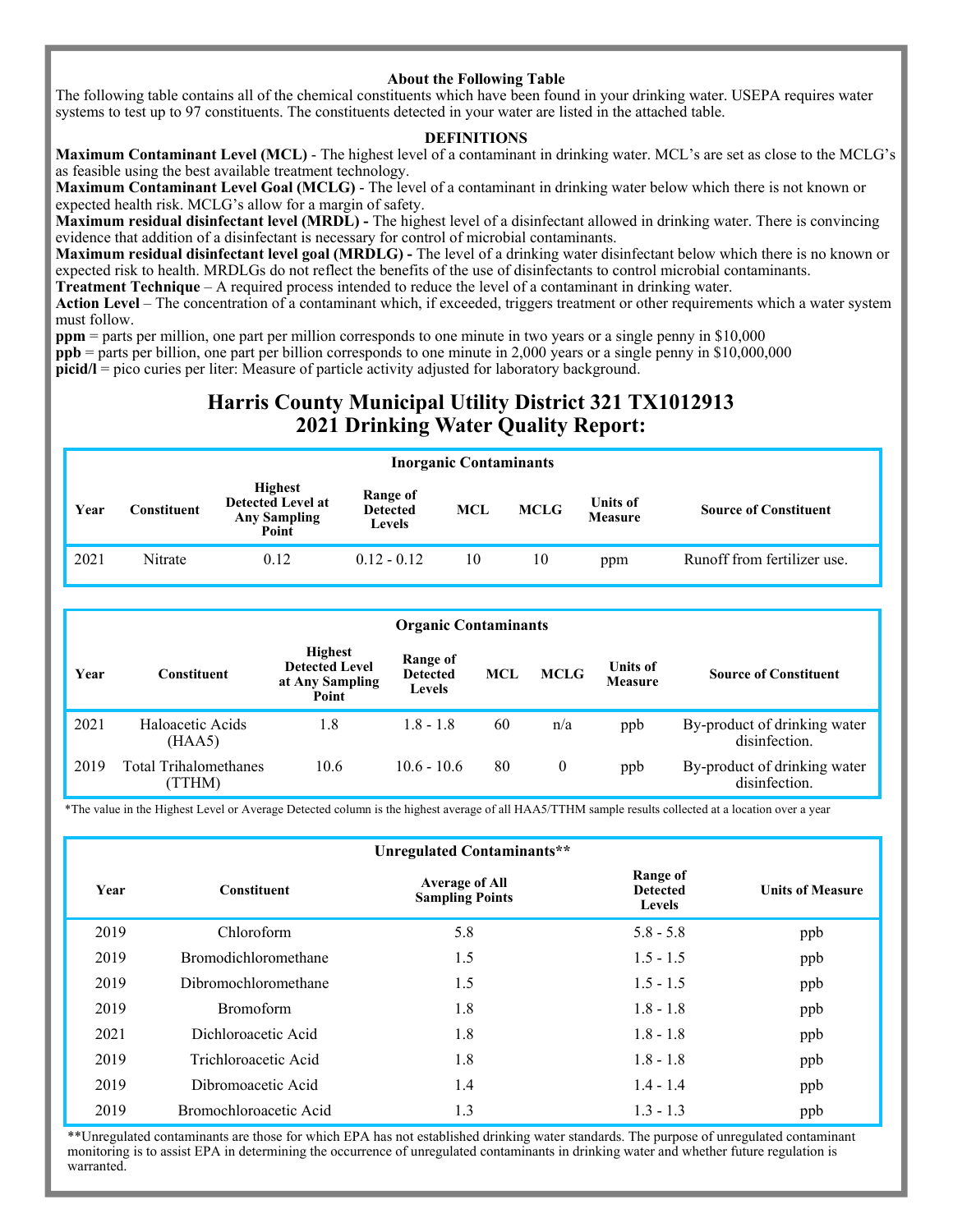|      | <b>Lead and Copper</b> |                        |                                                                    |                        |                                   |                                            |  |  |  |
|------|------------------------|------------------------|--------------------------------------------------------------------|------------------------|-----------------------------------|--------------------------------------------|--|--|--|
| Year | <b>Constituent</b>     | The 90th<br>Percentile | <b>Number of Sites</b><br><b>Exceeding</b><br><b>Action Levels</b> | <b>Action</b><br>Level | <b>Units of</b><br><b>Measure</b> | <b>Source of Constituent</b>               |  |  |  |
| 2021 | Lead                   | 1.41                   | $\theta$                                                           | 15                     | ppb                               | Corrosion of household plumbing<br>system. |  |  |  |
| 2021 | Copper                 | 0.151                  | $\theta$                                                           | 1.3                    | ppm                               | Erosion of natural deposits.               |  |  |  |

If present, elevated levels of lead can cause serious health problems, especially for pregnant women and young children. Lead in drinking water is primarily from materials and components associated with service lines and home plumbing. This water supply is responsible for providing high quality drinking water, but cannot control the variety of materials used in plumbing components. When your water has been sitting for several hours, you can minimize the potential for lead exposure by flushing your tap for 30 seconds to 2 minutes before using water for drinking or cooking. If you are concerned about lead in your water, you may wish to have your water tested. Information on lead in drinking water, testing methods, and steps you can take to minimize exposure is available from the Safe Drinking Water Hotline or at http://www.epa.gov/safewater/lead.

|      | <b>Disinfectant Residuals</b> |                                    |                                        |  |   |                            |                                           |  |  |
|------|-------------------------------|------------------------------------|----------------------------------------|--|---|----------------------------|-------------------------------------------|--|--|
| Year |                               | <b>Constituent</b> Highest Average | Range of<br>Detected Levels MRDL MRDLG |  |   | Units of<br><b>Measure</b> | <b>Source of Constituent</b>              |  |  |
| 2021 | Chlorine<br>Disinfectant      | 2.50                               | $0.50 - 4.20$                          |  | 4 | ppm                        | Disinfectant used to control<br>microbes. |  |  |

### **During 2021, Harris County M.U.D. 321 received surface water from the City of Houston TX1010013 The following water quality information was provided by the City of Houston:**

|      | <b>Inorganic Contaminants</b> |                                                                            |                                              |            |                  |                            |                                                 |  |  |  |  |
|------|-------------------------------|----------------------------------------------------------------------------|----------------------------------------------|------------|------------------|----------------------------|-------------------------------------------------|--|--|--|--|
| Year | <b>Constituent</b>            | <b>Highest</b><br><b>Detected Level at</b><br><b>Any Sampling</b><br>Point | Range of<br><b>Detected</b><br><b>Levels</b> | <b>MCL</b> | <b>MCLG</b>      | Units of<br><b>Measure</b> | <b>Source of Constituent</b>                    |  |  |  |  |
| 2021 | Barium                        | 0.35                                                                       | $0.0396 - 0.35$                              | 2          | 2                | ppm                        | Discharge of drilling wastes,                   |  |  |  |  |
| 2021 | Nitrate                       | 1.0                                                                        | $0.64 - 1.0$                                 | 10         | 10               | ppm                        | Runoff from fertilizer use.                     |  |  |  |  |
| 2021 | Fluoride                      | 0.4                                                                        | $0.37 - 0.4$                                 | 4          | $\overline{4}$   | ppm                        | Erosion of natural deposits.                    |  |  |  |  |
| 2021 | Arsenic                       | 5.3                                                                        | $0 - 5.3$                                    | 10         | $\boldsymbol{0}$ | ppb                        | Erosion of natural deposits.                    |  |  |  |  |
| 2021 | Cyanide                       | 140                                                                        | $0 - 140$                                    | 200        | 200              | ppb                        | Discharge from plastic/fertilizer factories.    |  |  |  |  |
| 2021 | Selenium                      | 4.5                                                                        | $0 - 4.5$                                    | 50         | 50               | ppb                        | Discharge from petroleum/metal refiner-<br>ies. |  |  |  |  |

|      | <b>Organic Contaminants</b>           |                                                                            |                                              |     |             |                            |                                               |  |  |  |
|------|---------------------------------------|----------------------------------------------------------------------------|----------------------------------------------|-----|-------------|----------------------------|-----------------------------------------------|--|--|--|
| Year | <b>Constituent</b>                    | <b>Highest</b><br><b>Detected Level at</b><br><b>Any Sampling</b><br>Point | Range of<br><b>Detected</b><br><b>Levels</b> | MCL | <b>MCLG</b> | <b>Units of</b><br>Measure | <b>Source of Constituent</b>                  |  |  |  |
| 2021 | Haloacetic Acids<br>(HAA5)            | 34.2                                                                       | $34.2 - 34.2$                                | 60  | n/a         | ppb                        | By-product of drinking water<br>disinfection. |  |  |  |
| 2021 | <b>Total Trihalomethanes</b><br>TTHM) | 52                                                                         | $52 - 52$                                    | 80  | n/a         | ppb                        | By-product of drinking water<br>disinfection. |  |  |  |

\*The value in the Highest Level or Average Detected column is the highest average of all HAA5/TTHM sample results collected at a location over a year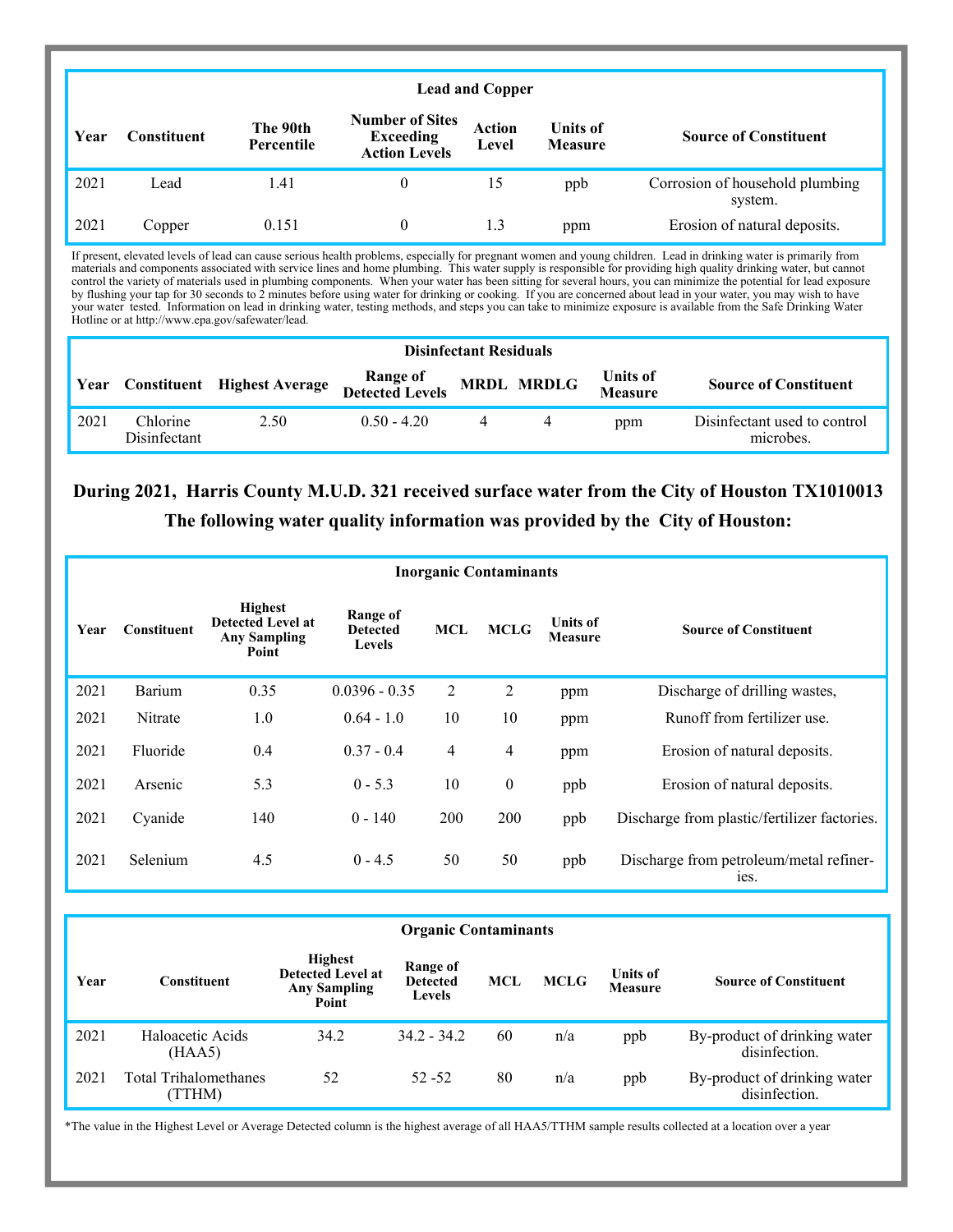| <b>Turbidity</b>                  | <b>Level Detected</b> | Limit (Treatment Technique) | <b>Violation</b> | <b>Source of Constituent</b> |
|-----------------------------------|-----------------------|-----------------------------|------------------|------------------------------|
| <b>Highest Single Measurement</b> | 0.49 NTU              | NTU                         | NО               | Soil runoff.                 |
| Lowest Monthly % meeting<br>limit | 99%                   | $0.3$ NTU                   | NО               | Soil runoff.                 |

\*\*Turbidity has no health effects. However, turbidity can interfere with disinfection and provide a medium for microbial growth. Turbidity may indicate the presence of disease-causing organism. These organisms include bacteria, viruses, and parasites that can cause symptoms such as nausea, cramps, diarrhea and associated headaches.

|      | Unregulated Contaminants**  |                                                 |                                              |                         |  |  |  |  |  |  |
|------|-----------------------------|-------------------------------------------------|----------------------------------------------|-------------------------|--|--|--|--|--|--|
| Year | <b>Constituent</b>          | <b>Average of All</b><br><b>Sampling Points</b> | Range of<br><b>Detected</b><br><b>Levels</b> | <b>Units of Measure</b> |  |  |  |  |  |  |
| 2021 | Chloroform                  | 17                                              | $17 - 17$                                    | ppb                     |  |  |  |  |  |  |
| 2021 | <b>Bromodichloromethane</b> | 2.4                                             | $2.4 - 2.4$                                  | ppb                     |  |  |  |  |  |  |
| 2020 | Dichloroacetic Acid         | 3.5                                             | $3.5 - 3.5$                                  | ppb                     |  |  |  |  |  |  |
| 2019 | Trichloroacetic Acid        | 2.0                                             | $2.0 - 2.0$                                  | ppb                     |  |  |  |  |  |  |
| 2019 | Dibromoacetic Acid          | 1.4                                             | $1.4 - 1.4$                                  | ppb                     |  |  |  |  |  |  |
| 2020 | Bromochloroacetic Acid      | 1.5                                             | $1.5 - 1.5$                                  | ppb                     |  |  |  |  |  |  |
| 2020 | Dibromochloromethane        | 1.1                                             | $1.1 - 1.1$                                  | ppb                     |  |  |  |  |  |  |

\*\*Unregulated contaminants are those for which EPA has not established drinking water standards. The purpose of unregulated contaminant monitoring is to assist EPA in determining the occurrence of unregulated contaminants in drinking water and whether future regulation is warranted.

|      | <b>Organic Contaminants</b>    |                                                                            |                                              |                |              |                            |                                          |  |  |  |
|------|--------------------------------|----------------------------------------------------------------------------|----------------------------------------------|----------------|--------------|----------------------------|------------------------------------------|--|--|--|
| Year | <b>Constituent</b>             | <b>Highest</b><br><b>Detected Level at</b><br><b>Any Sampling</b><br>Point | Range of<br><b>Detected</b><br><b>Levels</b> | <b>MCL</b>     | <b>MCLG</b>  | <b>Units of</b><br>Measure | <b>Source of Constituent</b>             |  |  |  |
| 2021 | Atrazine                       |                                                                            | $0 - 1$                                      | 3              | 3            | ppb                        | Runoff from herbicide used on row crops. |  |  |  |
| 2021 | Di (2-ethylhexyl)<br>phthalate | 2.3                                                                        | $0 - 2.3$                                    | 6              | $\mathbf{0}$ | ppb                        | Discharge from chemical factories.       |  |  |  |
| 2021 | Simazine                       | 0.1                                                                        | $0 - 0.1$                                    | $\overline{4}$ | 4            | ppb                        | Herbicide runoff.                        |  |  |  |
| 2021 | Ethylbenzene                   |                                                                            | $0 - 1$                                      | 700            | 700          | ppb                        | Discharge from petroleum refineries.     |  |  |  |
| 2021 | Toluene                        | 0.001                                                                      | $0 - 0.001$                                  |                |              | ppm                        | Discharge from petroleum factories.      |  |  |  |
| 2021 | Xylenes                        | 0.0054                                                                     | $0 - 0.0054$                                 | 10             | 10           | ppm                        | Discharge from petroleum factories.      |  |  |  |

|      | <b>Radioactive Contaminants</b>            |                                                                            |                                              |            |                  |                                   |                                        |  |  |  |  |
|------|--------------------------------------------|----------------------------------------------------------------------------|----------------------------------------------|------------|------------------|-----------------------------------|----------------------------------------|--|--|--|--|
| Year | <b>Constituent</b>                         | <b>Highest</b><br><b>Detected Level at</b><br><b>Any Sampling</b><br>Point | Range of<br><b>Detected</b><br><b>Levels</b> | <b>MCL</b> | <b>MCLG</b>      | <b>Units of</b><br><b>Measure</b> | <b>Source of Constituent</b>           |  |  |  |  |
| 2021 | Beta / photon emitters                     | 6.6                                                                        | $0 - 6.6$                                    | 50         | $\boldsymbol{0}$ | $pCi/L^*$                         | Decay of natural man made<br>deposits. |  |  |  |  |
| 2021 | Combined Raium<br>226/228                  | 2.48                                                                       | $0 - 2.48$                                   | 5          | $\mathbf{0}$     | pCi/L                             | Erosion of natural deposits.           |  |  |  |  |
| 2021 | Gross Alpha excluding<br>radon and uranium | 15.1                                                                       | $0 - 15.1$                                   | 15         | $\mathbf{0}$     | pCi/L                             | Erosion of natural deposits.           |  |  |  |  |
| 2021 | Uranium                                    | 11.4                                                                       | $0 - 11.4$                                   | 30         | $\boldsymbol{0}$ | $\text{ug/L}$                     | Erosion of natural deposits.           |  |  |  |  |

\*EPA considers 50 pCi/L to be the level of concern for beta particles.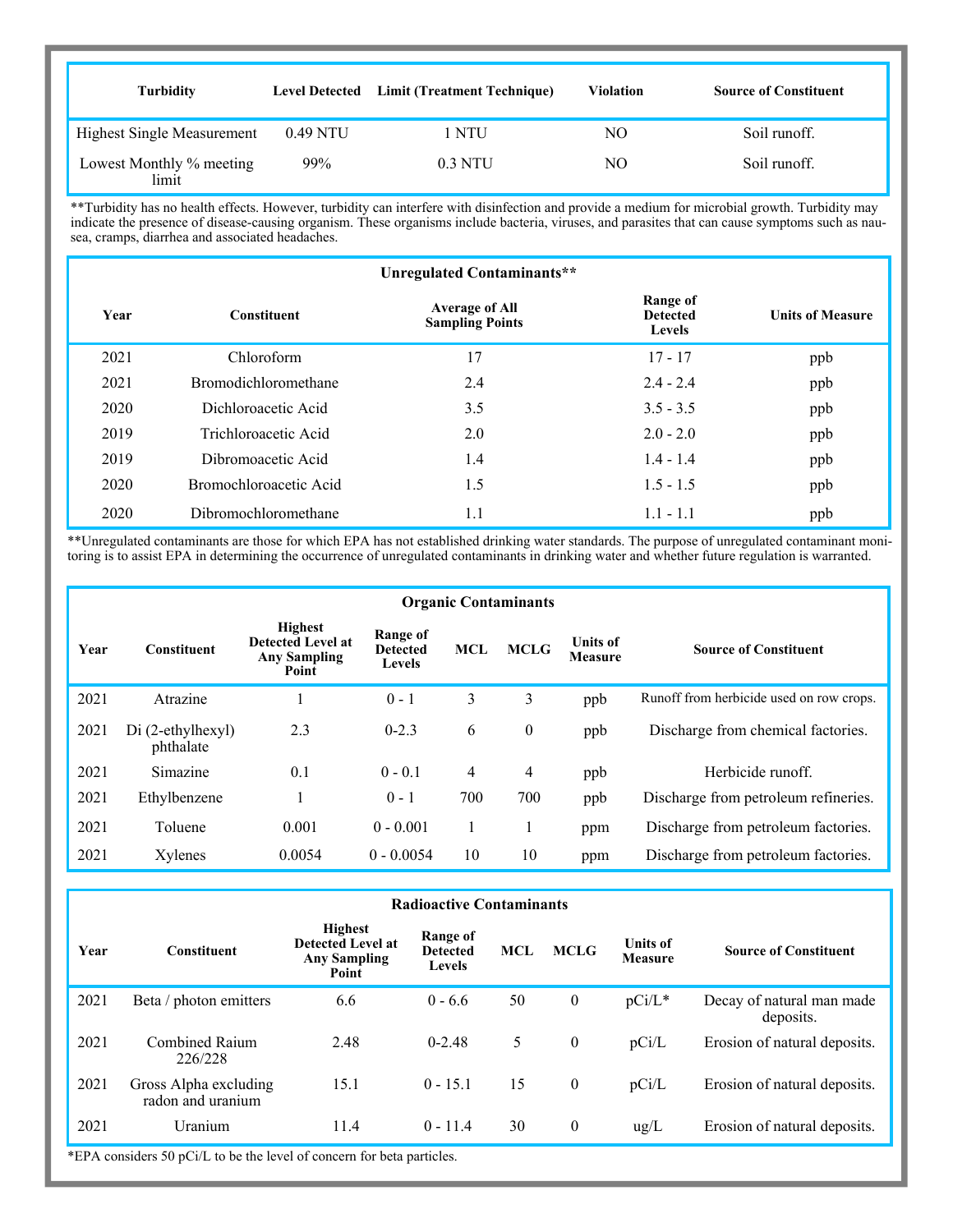|      | <b>Lead and Copper</b> |                        |                                                                    |                        |                                   |                                            |  |  |  |
|------|------------------------|------------------------|--------------------------------------------------------------------|------------------------|-----------------------------------|--------------------------------------------|--|--|--|
| Year | <b>Constituent</b>     | The 90th<br>Percentile | <b>Number of Sites</b><br><b>Exceeding</b><br><b>Action Levels</b> | <b>Action</b><br>Level | <b>Units of</b><br><b>Measure</b> | <b>Source of Constituent</b>               |  |  |  |
| 2021 | Lead                   | 3.4                    | 3                                                                  | 15                     | ppb                               | Corrosion of household plumbing<br>system. |  |  |  |
| 2021 | Copper                 | 0.1144                 | $\theta$                                                           | 1.3                    | ppm                               | Erosion of natural deposits.               |  |  |  |

The 90th percentile of the Lead/ Copper analysis means the top 10% (highest sample results) of all samples collected.

If present, elevated levels of lead can cause serious health problems, especially for pregnant women and young children. Lead in drinking water is primarily from materials and components associated with service lines and home plumbing. This water supply is responsible for providing high quality drinking water, but cannot control the variety of materials used in plumbing components. When your water has been sitting for several hours, you can minimize the potential for lead exposure by flushing your tap for 30 seconds to 2 minutes before using water for drinking or cooking. If you are concerned about lead in your water, you may wish to have your water tested. Information on lead in drinking water, testing methods, and steps you can take to minimize exposure is available from the Safe Drinking Water Hotline or at http://www.epa.gov/safewater/lead.

#### **During 2021, Harris County M.U.D. No. 321 received surface water from Harris County M.U.D. No. 406 TX1013413. The following water quality information was provided by Harris County M.U.D. No. 406:**

|      | <b>Organic Contaminants</b>           |                                                                            |                                       |            |             |                                   |                                               |
|------|---------------------------------------|----------------------------------------------------------------------------|---------------------------------------|------------|-------------|-----------------------------------|-----------------------------------------------|
| Year | Constituent                           | <b>Highest</b><br><b>Detected Level at</b><br><b>Any Sampling</b><br>Point | Range of<br><b>Detected</b><br>Levels | <b>MCL</b> | <b>MCLG</b> | <b>Units of</b><br><b>Measure</b> | <b>Source of Constituent</b>                  |
| 2021 | Haloacetic Acids<br>(HAA5)            |                                                                            | 1-1                                   | 60         | n/a         | ppb                               | By-product of drinking water<br>disinfection. |
| 2021 | <b>Total Trihalomethanes</b><br>TTHM) |                                                                            | 1-1                                   | 80         | n/a         | ppb                               | By-product of drinking water<br>disinfection. |

\*The value in the Highest Level or Average Detected column is the highest average of all HAA5/TTHM sample results collected at a location over a year

|      | <b>Lead and Copper</b> |                        |                                                                    |                 |                                   |                                            |  |  |
|------|------------------------|------------------------|--------------------------------------------------------------------|-----------------|-----------------------------------|--------------------------------------------|--|--|
| Year | Constituent            | The 90th<br>Percentile | <b>Number of Sites</b><br><b>Exceeding</b><br><b>Action Levels</b> | Action<br>Level | <b>Units of</b><br><b>Measure</b> | <b>Source of Constituent</b>               |  |  |
| 2021 | Lead                   | 2.14                   | 0                                                                  | 15              | ppb                               | Corrosion of household plumbing<br>system. |  |  |
| 2021 | Copper                 | 0.209                  | 0                                                                  | 1.3             | ppm                               | Erosion of natural deposits.               |  |  |

|      | <b>Inorganic Contaminants</b> |                                                                            |                                              |     |             |                                   |                              |  |
|------|-------------------------------|----------------------------------------------------------------------------|----------------------------------------------|-----|-------------|-----------------------------------|------------------------------|--|
| Year | <b>Constituent</b>            | <b>Highest</b><br><b>Detected Level at</b><br><b>Any Sampling</b><br>Point | Range of<br><b>Detected</b><br><b>Levels</b> | MCL | <b>MCLG</b> | <b>Units of</b><br><b>Measure</b> | <b>Source of Constituent</b> |  |
| 2021 | Nitrate                       |                                                                            | $0.79 - 1$                                   | 10  | 10          | ppm                               | Runoff from fertilizer use.  |  |

|      | <b>Disinfectant Residuals</b> |                                    |                                        |  |  |                                   |                                           |  |
|------|-------------------------------|------------------------------------|----------------------------------------|--|--|-----------------------------------|-------------------------------------------|--|
| Year |                               | <b>Constituent</b> Highest Average | Range of<br>Detected Levels MRDL MRDLG |  |  | <b>Units of</b><br><b>Measure</b> | <b>Source of Constituent</b>              |  |
| 2021 | Chlorine<br>Disinfectant      | 2.72.                              | $0.50 - 4.20$                          |  |  | ppm                               | Disinfectant used to control<br>microbes. |  |